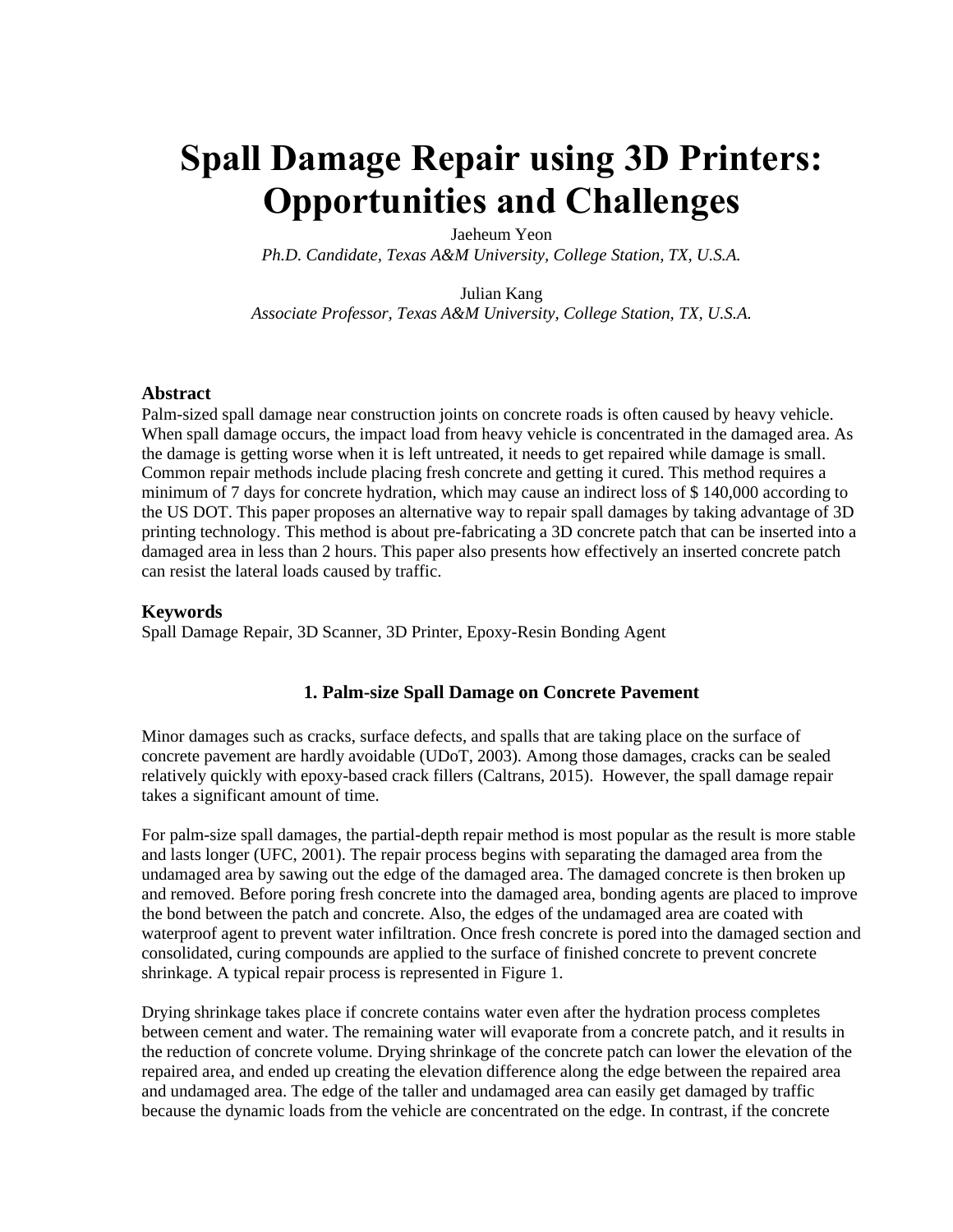patch absorbs water, the concrete patch may exhibit poor resistance to sulfate attack. The Unified Facilities Criteria (UFC) handbook issued by the U.S. military in 2001 recommend industry practitioners to wait for at least even days to protect the curing compound from any environmental attacks.



*Figure 1 Mill-and-Patch repair method sequence (Source: FHWA, 1994)*

# **2. Indirect Loss Caused by Detouring Vehicles**

While the spall damages are getting repaired, the road is often closed and vehicles are supposed to detour. This vehicle detour often slows up the regional traffic, which ends up depreciating the value of those vehicles caught by traffic. The U.S. Department of Transportation (2015) estimated that the depreciated value of all those vehicles could be as much as \$20,000 a day. Assuming that it would take at least 7 days to repair a palm-size spall damage, it is reasonable to estimate that we may lose as much as \$140,000 indirectly because of this repair job.

Furthermore, it is not often easy to decide when the spall damages need to get fixed, because they don't seem to reduce the road usability significantly (NCHRP, 2004). In many cases, palm-size spall damages do not make drivers feel uncomfortable. However, palm-size spall damages on concrete pavement can cause a safety hazard because drivers can suddenly change the lane to avoid them (AASHTO, 1993).

# **3. Motivation**

The conventional repair methods may not work well for palm-size spall damages, because they take time and use heavy equipment. Closing the road to repair palm-size spall damages is not making any logical sense. However, waiting until the spall damages grow enough is not making economic sense either. The repair cost can be significantly reduced if small spall damages get fixed on time before they grow.

Recently, the dental care industry started using 3D printers to fix cavities. They scan the contour of the cavity using a 3D scanner, create a 3D computer model of the filler optimized for a specific cavity, print the filler using a 3D printer, and then fix the cavity. This process enables a custom design, perfect fit, and shortened treatment process (Miyazaki *et al.*, 2009). Can this process be used to repair the palm-size spall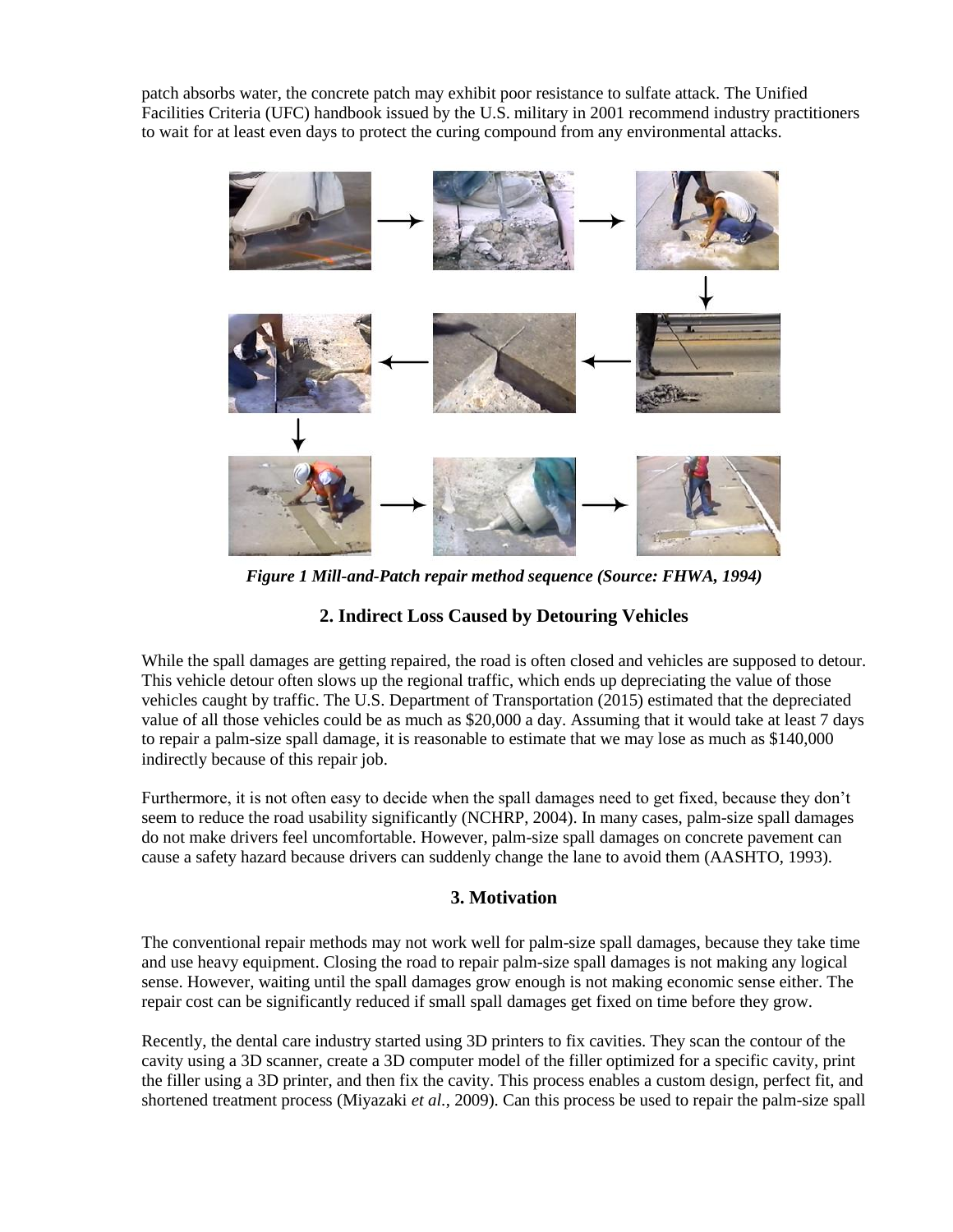#### damage on concrete pavement?



*Figure 2 Filling cavity using 3D Printers (Source: Carr 2011)*

# **4. Proposed Method**

We propose the following method to fix the palm-size spall damage. Inspired by the practices going on in the dental care industry, our method pick up the three-dimensional (3D) geometry of the spall damage using a 3D scanner. Instead of printing the concrete patch in 3D right away, our method prints the plastic mold in 3D instead, which is used later as formwork for concrete placement.

- 1) Close the road to secure safety for field crews.
- 2) Pick up the point clouds of the spall damage using a 3D scanner.
- 3) Create a 3D computer model of the spall damage, as represented in Figure 3.
- 4) Create a 3D computer model of the formwork using the 3D model of spall damage.
- 5) Print a plastic formwork in 3D using a 3D printer.
- 6) Place fresh concrete in the formwork in a controlled space.
- 7) Cure the concrete segment in a way that shrinkage can be minimized and engineering property can be secured.
- 8) Remove the formwork and retrieve the concrete segment.
- 9) Bring the concrete segment to the job site.
- 10) Place a bonding agent on the concrete segment.
- 11) Plug the concrete segment into the damage area.
- 12) Open the road. This should be done shortly after the concrete segment gets installed.

## **5. Potential Challenges**

This proposed method only works when the concrete segment sticks to the damaged area against any external load applied to the segment. To help the concrete segment adhere to the damaged area, a bonding agent is applied to the surface of the concrete segment. However, if the strength of the bonding agent holding up the concrete segment were not strong enough, the concrete segment would be expelled from damaged area.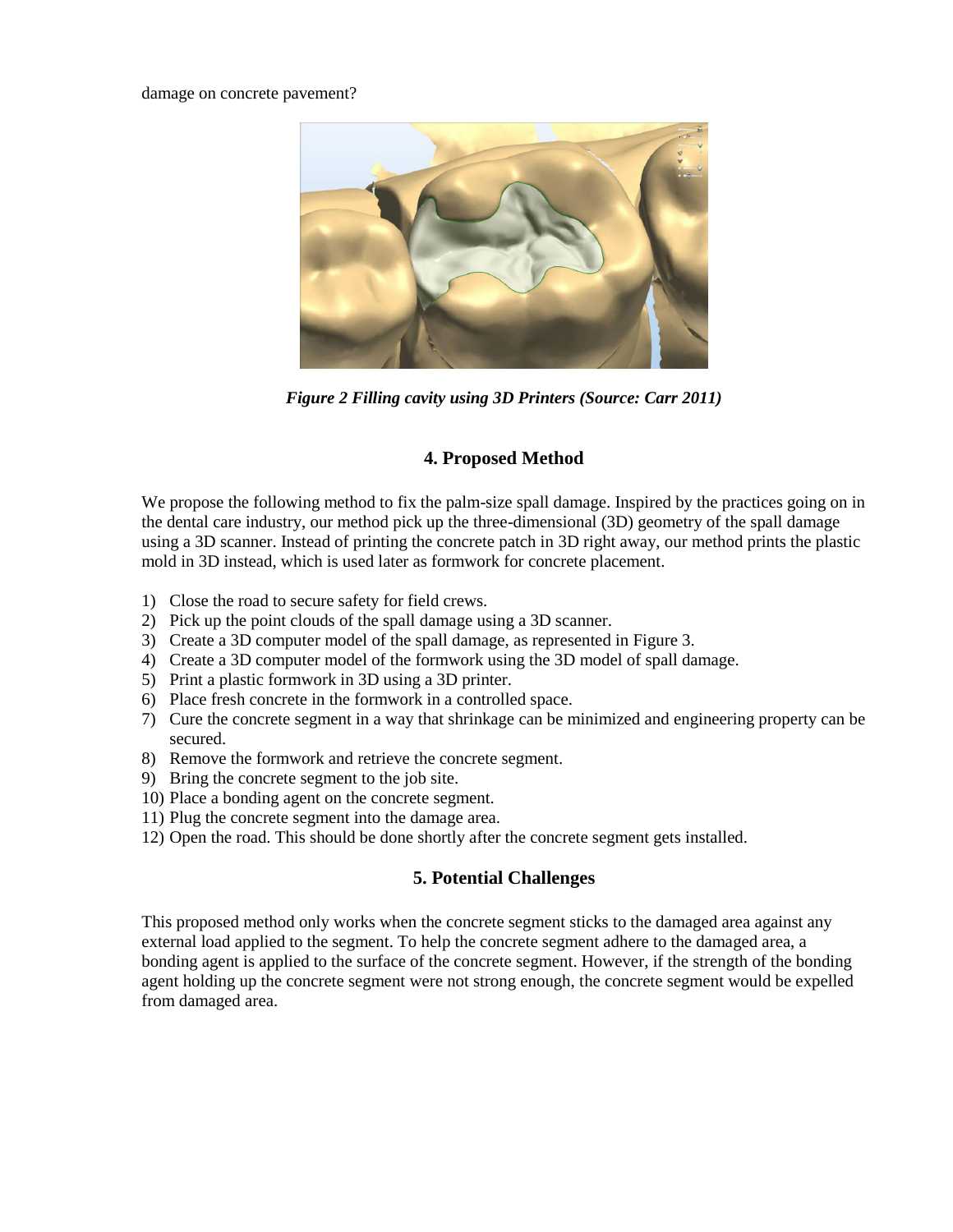

*Figure 3 Typical spall damage presented in 3D computer model*

Among many glue types, latex bonding agents and epoxy-resin based bonding agents are most popular in the construction industry (Mailvaganam 1997). These bonding agents are usually used to adhere concrete segments to an existing concrete surface. These bonding agents exhibit high strength and outstanding water proof (Mailvaganam 1997). The bonding agent is also the key to the structural longevity of the spall repair method. Hence, the proper bonding system should be selected for the proposed repair method.

5.1 Latex Bonding Adhesive

Basically, the bonding agents for the concrete segment require high strength and the agent should be able to bond hardened concrete to hardened concrete because this study fills a spall with a hardened concrete segment. But a latex bonding agent is improper for this purpose because it is used to bond fresh concrete to old concrete. There are four main latex emulsions based bonding applications for construction and the characteristics for each bonding agent are described below (Mailvaganam 1997).

Acrylic – This type of bonding system is used for bonding fresh concrete to old concrete and is appropriate for applying to indoor and outdoor damages, steel, wood, and a thin section topping. This type is improper for extreme chemical exposure and high hydrostatic pressure.

Polyvinyl-Acetate – This type of glue is applied to bond fresh concrete to old concrete and thin layer toppings. Also, this glue is appropriate for applying to indoor and outdoor damages, steel, wood, and thin section topping. This glue is improper for extreme chemical exposure and high hydrostatic pressure. Last, this type cannot be re-emulsified.

Butadiene-Styrene – this bonding agent can be applied to bond fresh concrete to the existing concrete structure and a thin layer topping. Moreover, this bonding agent is proper for use in indoor and outdoor damages, steel, wood, and a thin section topping. But this bonding agent is inappropriate for extreme chemical exposure and high hydrostatic pressure, similar to Polyvinyl-Acetate.

Polyvinyl Acetate – this latex bonding agent is for bonding to plaster and is used for indoor ceilings. This one is rarely used as a concrete bonding agent.

5.2 Epoxy-Resin Bonding Adhesive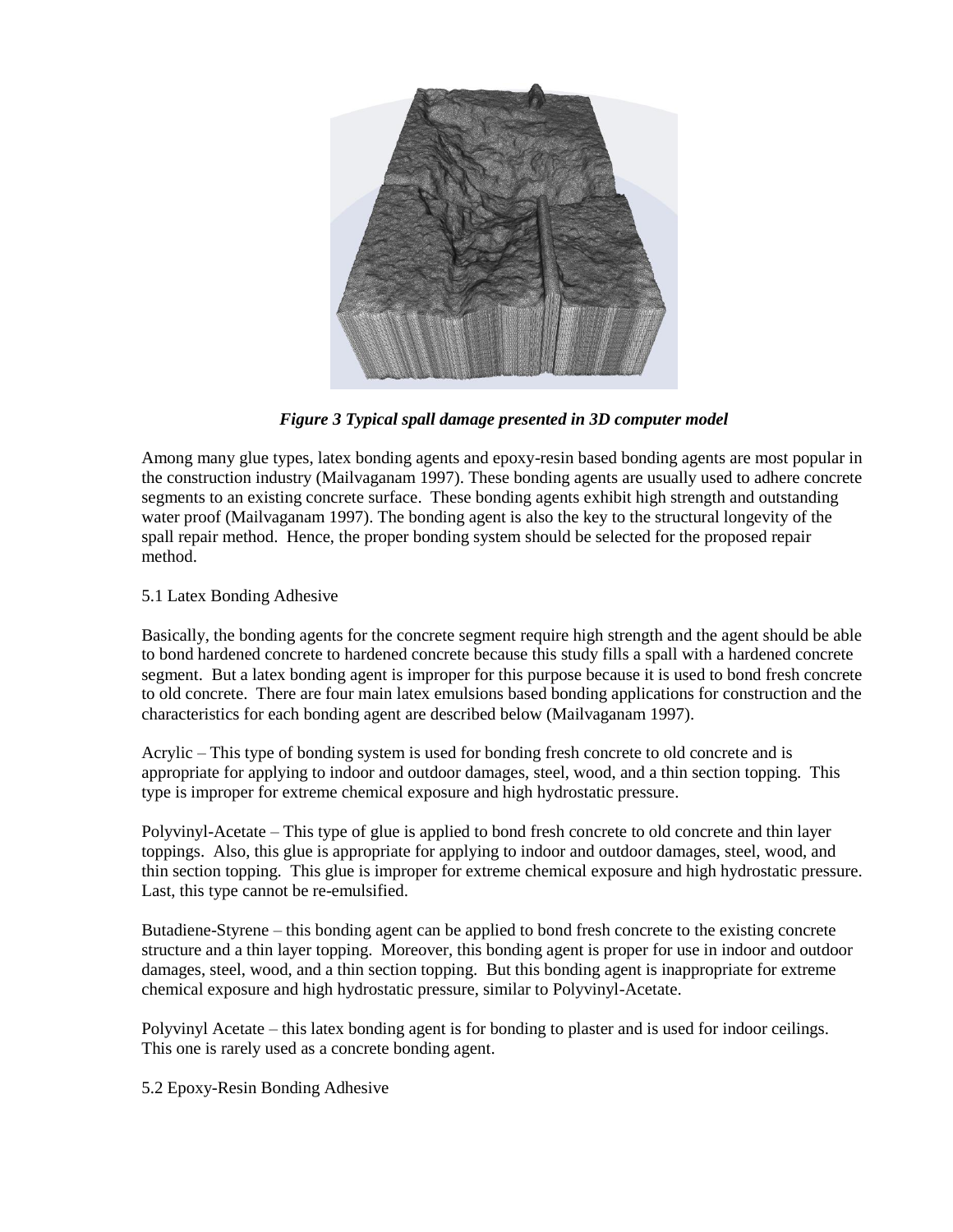According to the ASTM C881 / C881M-14, which is the standard specification for epoxy-resin-based bonding systems for concrete, these types are classified according to intended use (ASTM C881 / C881M-14 2015). Among these seven types of epoxy-resin-based bonding systems, Type IV is used as a bonding system for attaching concrete segments. Detailed descriptions of the adhesive types are shown below.

Type I - (Non-load bearing application) this type is used for bonding hardened concrete to hardened concrete and other materials.

Type II - (Non-load bearing application) this type is used for bonding freshly mixed concrete to hardened concrete.

Type III - Skid-resistant bonding materials for hardened concrete and as a binder in epoxy concretes used on traffic bearing surfaces.

Type IV - (Load bearing applications) this type is used for bonding hardened concrete to hardened concrete and other materials and as a binder for epoxy concretes.

Type V - (Load bearing applications) this type is used for bonding freshly mixed concrete to hardened concrete.

Type VI - This type is used for bonding and sealing segmental precast elements.

Type VII - (Non-stress carrying sealer) this type is used for segmental precast elements when temporary post tensioning is not applied as in a span-by-span erection.

Because of the tolerance of 3D scanning and 3D printing technology, it is not easy to produce a concrete segment that can fit the spall damage perfectly. A physical gap between the printed concrete segment and the spall damage is unavoidable. This gap is eventually filled with bonding agents and a bonding layer is created. Therefore, it should be investigated whether the bonding strength developed along the bonding layer is strong enough to resist the shear force generated by external forces.

Due to tolerances in 3D scanning and 3D printing technologies, it is not easy to create concrete segments that can be fully inserted into spall damage. The physical spacing between the printed concrete segment and the spall damage is inevitable. This gap is finally filled with a bonding agent and a bond layer is formed. Therefore, it should be investigated whether the bond strength developed along the bond layer should be strong enough to withstand the shear forces generated by external forces.

## **6. Conclusion**

The proposed method for repairing palm-size spall damage uses 3D printing technology. After picking up the geometry of the spall damage, a plastic mold is printed in 3D. Fresh concrete placed in the model is cured in a controlled environment so that its engineering property can be secured. The entire repair process is completed by simply inserting the concrete segment into the damaged area. It is therefore reasonable to expect that palm-size spall damages can be fixed at their early stage without closing the road as the field operation can be completed within a few hours.

However, the entire repair process is not going to make any sense if the concrete segment installed in the damaged area gets expelled easily. The bonding agent applied to the concrete segment surface is supposed to hold up the segment against any external forces caused by traffic. According to the commercial vehicle weight standard defined by the U.S. Department of Transportation, the weight of the single axle of the container truck is 20,000 pounds (US DoT, 2003). It is necessary therefore to investigate what kind of forces would affect the stability of the fixed area, how the bonding agent would help the concrete segment resist to those external forces.

This paper introduced a method of repairing small spall damage using 3D printing technology. One of the advantages of this method is that it can finish the repair work in a short time. Instead of curing concrete at the site, concrete segments that have been cured are inserted between the damaged area, and repair work